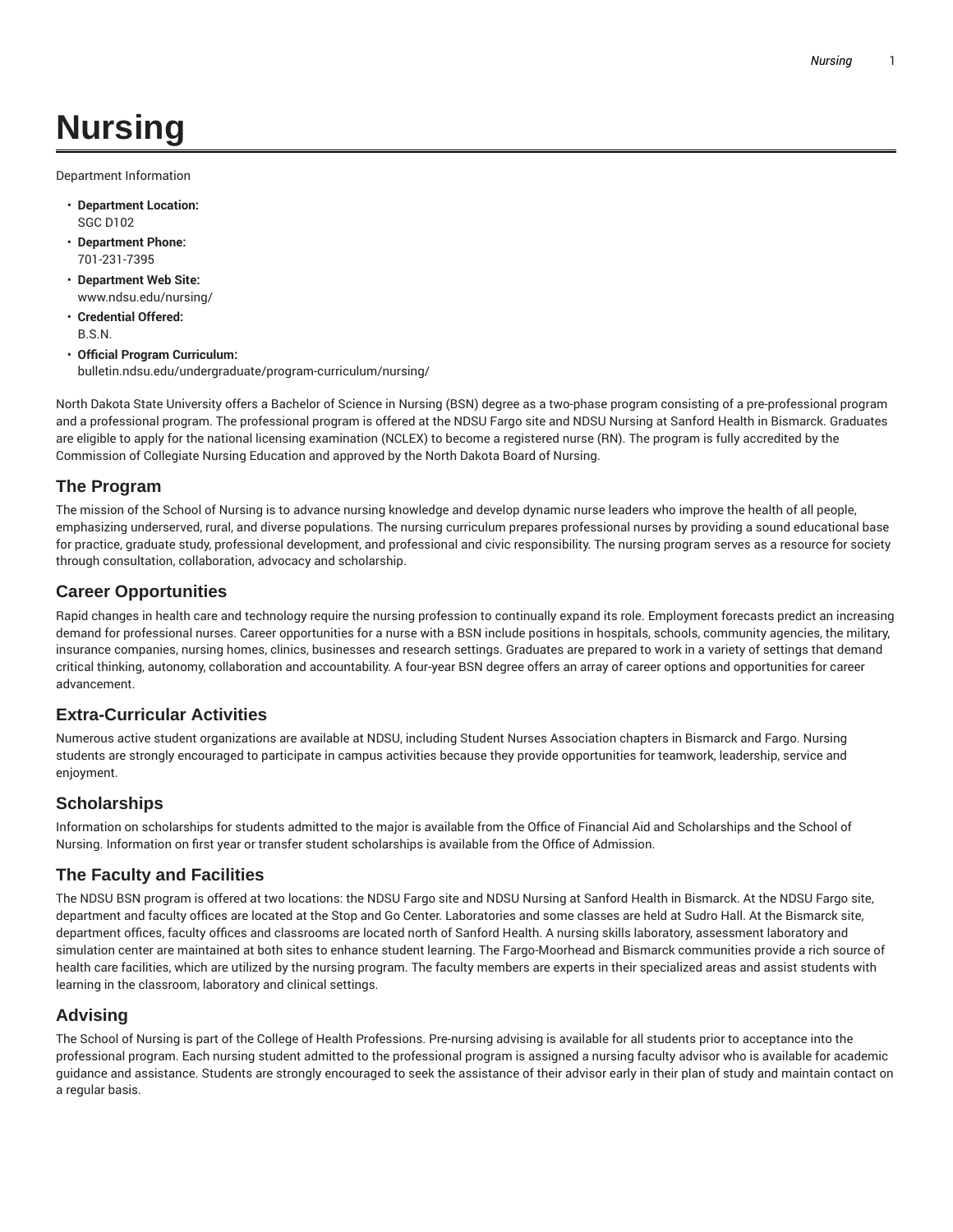# **Transfer**

The pre-professional program may be completed at NDSU or at another accredited college or university. Transfer students are encouraged to contact a pre-nursing advisor early to discuss course selection and transferability. The professional program, which takes three years to complete, must be taken in sequence and cannot be accelerated due to clinical placements.

# **Selective Admission**

To apply to the professional program, students must be admitted to the University and have completed select prerequisite coursework.

One cohort of students is admitted into the professional nursing program each spring and fall semester. To apply to the professional program, an online application must be submitted by April 20 for both fall and spring start on the Fargo site and April 20th for fall semester and September 20 for spring semester at the Bismarck site. Enrollment to the nursing major is limited.

Eligibility for application requires 1) a minimum cumulative grade point average (GPA) of 2.75\* on all college level work, 2) completion of the prerequisite courses with a grade of "C" or higher, 3) eligibility for sophomore standing, and 4) submission of the completed application.

Admission is competitive and involves a holistic review process. The holistic review considers a student's life experiences, personal qualities, and attributes as well as traditional measures such as GPA. The following documents must be on file in the School of Nursing:

- 1. Admission to NDSU as a pre-nursing major (for the term of program start)
- 2. Completion of the Nursing Program application
- 3. Submission of the application fee & background check
- 4. Submission of a personal statement video
- 5. Completion of an admissions test and an interview upon request
- 6. Provide any additional items as requested

The application may be obtained online at www.ndsu.edu/nursing

Students are encouraged to consult with the pre-nursing advisor at their preferred site prior to the application deadline.

\*Because of limitations on class size, the typical student admitted to the nursing program has a selective GPA higher than 2.75.

## **Selected Prerequisite Courses**

The selected GPA is calculated based on grades in the following prerequisite courses. (Applicants may have prerequisite courses in progress at the time of application.)

- COMM 110 Fundamentals of Public Speaking
- ENGL 120 College Composition II
- PSYC 111 Introduction to Psychology
- SOC 110 Introduction to Sociology *or* ANTH 111 Introduction to Anthropology

A minimum of 8 credits in the science category (preference will be given to those students who have completed 11 credits or more.)

- BIOL 220/220L Human Anatomy and Physiology I/Lab
- BIOL 221/ 221L Human Anatomy and Physiology II/Lab
- BIOC 260 Elements of Biochemistry
- CHEM 117/117L Chemistry Concepts and Applications/Lab
- MICR 202/202L Introductory Microbiology/Lab

#### Note:

- Students should consult their faculty advisor for electives that may enhance their program of study to meet graduation requirements.
- Computer proficiency is expected before beginning the nursing major.
- Disclaimer: The recommended curriculum is subject to change based on nursing program development. Students must consult with their nursing advisor to facilitate progression in the program.

# **Advancing to a BSN from a LPN or RN**

NDSU offers two tracks for nurses who are licensed as either an LPN or an RN.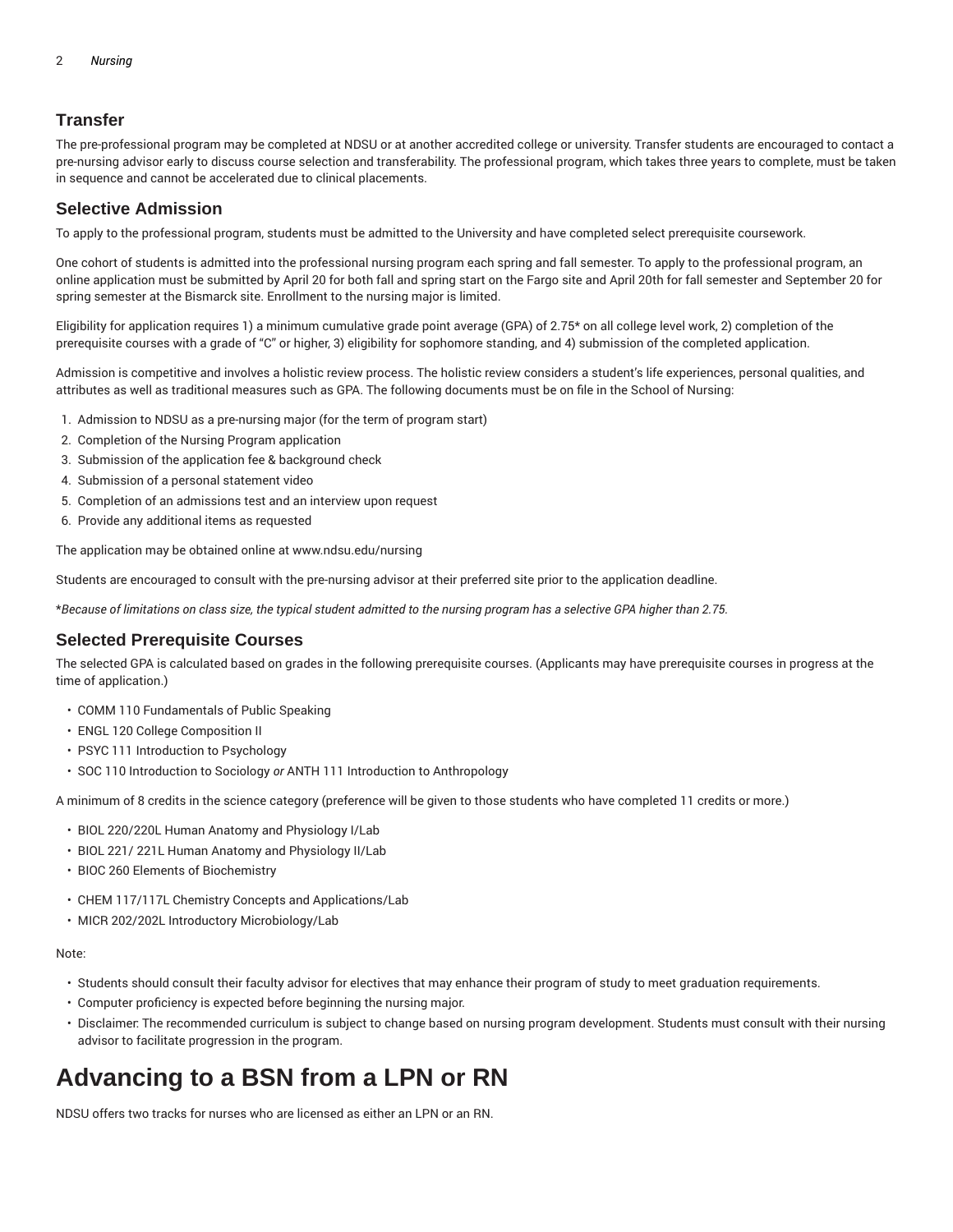The NDSU School of Nursing offers individual, personalized advising to all students prior to and once accepted in the professional programs. NDSU accepts courses from Regional Accredited Colleges and Universities.

### **LPN to BSN:**

The LPN to BSN program is designed for a licensed practical nurse (LPN) who wants to obtain a Bachelor of Science in Nursing. Graduates are then eligible to apply for the national council licensure examination (NCLEX) to become a registered nurse (RN). Coursework in the professional program is completed on a part-time basis (6 nursing credits a semester) over the length of two years (including summers). Courses are delivered online with clinical work completed in a variety of Fargo locations during the summer semesters. The curriculum builds on students' prior knowledge to develop critical thinking, theoretical knowledge, leadership, and growth in the RN professional role.

### *Admission Requirements for LPN-BSN*

- 1. Completion of the NLN NACE II (RN-BSN) Exams in the areas of Adult Health, Mental Health, Care of the Child, Care of the Client during Childbearing is required prior to applying to the professional program.
- 2. Admission to NDSU (it is recommended the application be submitted by Sept. 1st for spring start). Note: Admission to NDSU not required to complete the validation exams (NACE II exams).
- 3. Completed Application, (sent to students after passing all 4 NACE exams) Application deadline: Oct. 15th.
- 4. Professional Nursing Program Requirements
	- a. NLN NACE II exams must be completed with passing score prior to applying to the professional program.
	- b. Graduate with a Diploma in Nursing and completion of 60 or more college/university credits, Associate of Applied Science, or an Associate of Arts or Science.
	- c. Cumulative GPA of a 2.75 or greater and a Nursing GPA of 3.0 or greater
	- d. The completion of the following courses with a "C" or higher:
		- Biology 220/2201 & 221/2211: Anatomy and Physiology I and II with lab
		- Microbiology 202/202L: Introduction to Microbiology
		- English 120: College Composition II
		- Communications 110: Fundamentals of Public Speaking
		- Psychology 250: Developmental Psychology
		- Sociology 110: Introduction to Sociology
- 5. Current unencumbered Nursing License as a Licensed Practical Nurse in an eligible state, or must be able to obtain license by May and will be admitted on probation pending licensure.
- 6. Upon admission, students must provide documentation of the following:
- CPR for the Healthcare Provider
- Health Status and required immunization documentation
- FBI background Check with fingerprints

### **RN TO BSN:**

The RN to BSN program is designed for registered nurses who want to advance to a Bachelor of Science in Nursing. The two year program is geared for part-time students. Coursework focuses on the current health care system/environment, quality and safety, evidence-based practice, populationfocused nursing, leadership and chronic health issues. The program is intended to educate nurses to practice with a transformed perspective, having a better understanding of themselves and the complex environment in which nurse's work.

### *Admission Requirements for RN-BSN*

- 1. Admission to NDSU
- 2. Completion of an associate degree in nursing
- 3. Current unencumbered professional nurse license (RN)
- 4. Cumulative GPA of 2.75
- 5. Transcripts from all post-secondary schools attended
- 6. Current CPR certification at health provider level
- 7. Criminal background check with acceptable findings
- 8. Completed School of Nursing application including personal statement.
- 9. Interview upon request.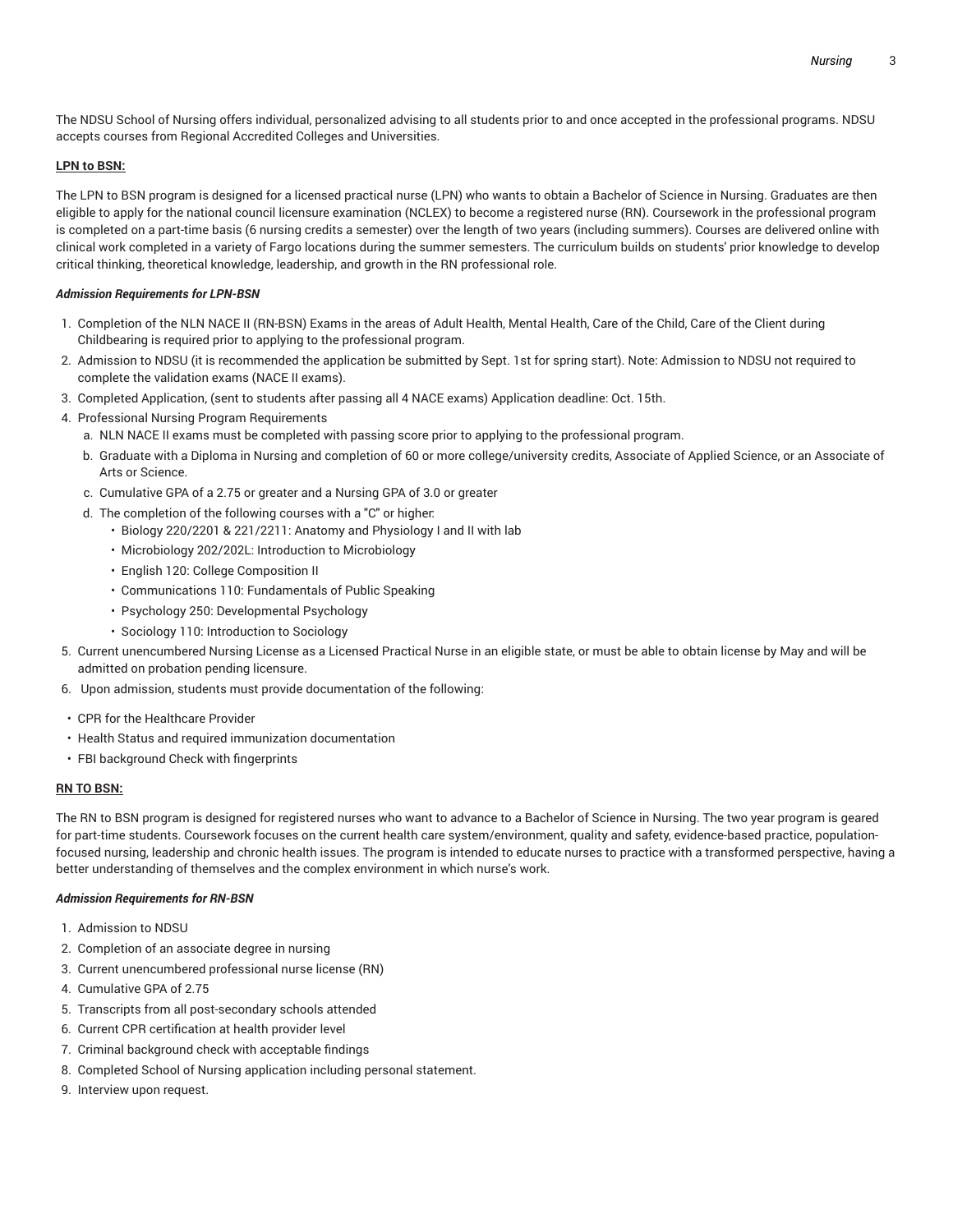# **Plans of Study**

Please note this is a sample plan of study and not an official curriculum. Actual student schedules for each semester will vary depending on start year, education goals, applicable transfer credit, and course availability. Students are encouraged to work with their academic advisor on a regular basis to review degree progress and customize an individual plan of study.

# **Plan of Study: Pre-Licensure Fall Start Professional Program**

| Freshman                        |                              |                           |
|---------------------------------|------------------------------|---------------------------|
| Fall                            | <b>Credits Spring</b>        | <b>Credits</b>            |
| <b>ENGL 110</b>                 | 4 ENGL 120                   | 3                         |
| CHEM 117                        | 3 BIOC 260                   | $\sqrt{4}$                |
| CHEM 117L                       | 1 COMM 110                   | 3                         |
| SOC 110 or ANTH 111             | 3 PSYC 111                   | $\ensuremath{\mathsf{3}}$ |
| <b>CHP 190</b>                  | 2 MICR 202                   | $\sqrt{2}$                |
| Quantitative Reasoning          | 3 MICR 202L                  | $\mathbf{1}$              |
|                                 | 16                           | 16                        |
| Sophomore                       |                              |                           |
| Fall                            | <b>Credits Spring</b>        | <b>Credits</b>            |
| <b>BIOL 220</b>                 | 3 BIOL 221                   | 3                         |
| <b>BIOL 220L</b>                | 1 BIOL 221L                  | $\mathbf{1}$              |
| PSYC 250 <sup>1.</sup>          | 3 HNES 250                   | $\ensuremath{\mathsf{3}}$ |
| <b>NURS 210</b>                 | 2 NURS 251                   | $\sqrt{2}$                |
| <b>NURS 250</b>                 | 2 NURS 252                   | $\overline{2}$            |
| Cultural Diveristy (D) Elective | 3 NURS 360                   | $\overline{4}$            |
|                                 | 14                           | 15                        |
| <b>Junior</b>                   |                              |                           |
| Fall                            | <b>Credits Spring</b>        | <b>Credits</b>            |
| <b>ENGL 325</b>                 | 3 NURS 352                   | 4                         |
| <b>NURS 341</b>                 | 3 NURS 362                   | $\overline{4}$            |
| <b>NURS 342</b>                 | 5 NURS 382                   | $\mathbf{1}$              |
| <b>NURS 300</b>                 | 3 CHP 400                    | $\sqrt{3}$                |
|                                 | Global Persepective (G)      | 3                         |
|                                 | 14                           | 15                        |
| <b>Senior</b>                   |                              |                           |
| Fall                            | <b>Credits Spring</b>        | <b>Credits</b>            |
| <b>NURS 402</b>                 | 4 NURS 404                   | 4                         |
| <b>NURS 403</b>                 | 5 NURS 406                   | $\overline{4}$            |
| <b>NURS 410</b>                 | 2 NURS 450                   | 4                         |
| <b>NURS 460</b>                 | 3 Humanities & Fine Arts (A) | $\ensuremath{\mathsf{3}}$ |
| Humanities & Fine Arts (A)      | 3                            |                           |
|                                 | 17                           | 15                        |

Total Credits: 122

1

For those minoring in Human Development & Family Science, HDFS 230 is accepted in place of Psyc 250.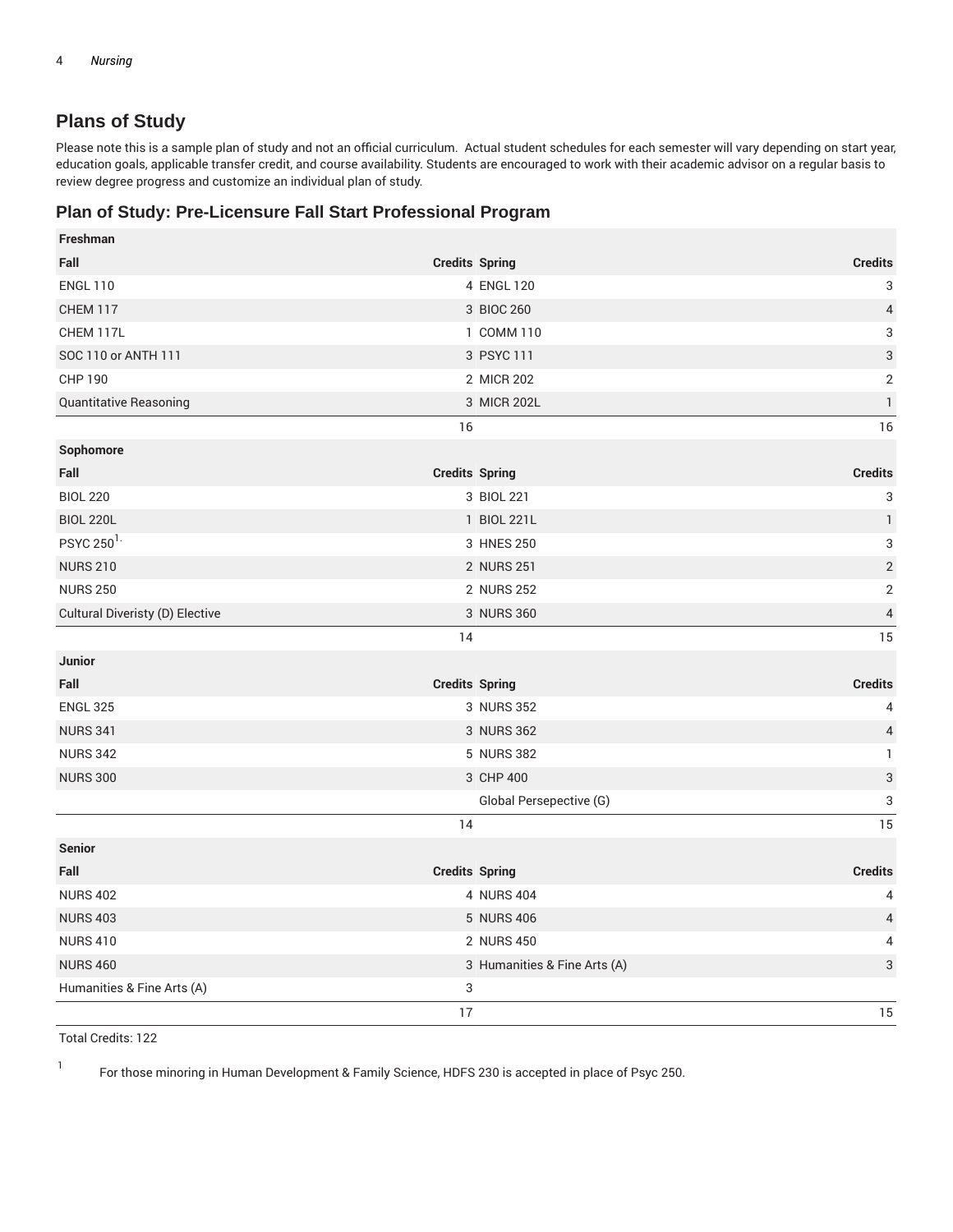# **Pre-Licensure Spring Start Professional Program**

| <b>First Year</b>          |                            |                           |
|----------------------------|----------------------------|---------------------------|
| Fall                       | <b>Credits Spring</b>      | <b>Credits</b>            |
| <b>ENGL 110</b>            | 4 ENGL 120                 | 3                         |
| <b>CHEM 117</b>            | 3 COMM 110                 | $\ensuremath{\mathsf{3}}$ |
| CHEM 117L                  | 1 MICR 202                 | $\sqrt{2}$                |
| SOC 110 or ANTH 111        | 3 MICR 202L                | $\mathbf{1}$              |
| Quantitative Reasoning     | 3 PSYC 111                 | 3                         |
| <b>CHP 190</b>             | 2 BIOC 260                 | $\overline{4}$            |
|                            | 16                         | 16                        |
| <b>Second Year</b>         |                            |                           |
| Fall                       | <b>Credits Spring</b>      | <b>Credits</b>            |
| <b>BIOL 220</b>            | 3 NURS 210                 | $\overline{c}$            |
| <b>BIOL 220L</b>           | 1 NURS 250                 | $\overline{2}$            |
| <b>PSYC 250</b>            | 3 BIOL 221                 | 3                         |
| Elective                   | 3 BIOL 221L                | $\mathbf{1}$              |
| Cultural Diversity (D)     | 3 HNES 250                 | 3                         |
|                            | Humanities & Fine Arts (A) | $\ensuremath{\mathsf{3}}$ |
|                            | 13                         | 14                        |
| <b>Third Year</b>          |                            |                           |
| Fall                       | <b>Credits Spring</b>      | <b>Credits</b>            |
| <b>NURS 251</b>            | 2 ENGL 325                 | 3                         |
| <b>NURS 252</b>            | 2 NURS 341                 | $\ensuremath{\mathsf{3}}$ |
| <b>NURS 360</b>            | 4 NURS 342                 | 5                         |
| Humanities & Fine Arts (A) | 3 NURS 300                 | 3                         |
| Global Perspective (G)     | $\sqrt{3}$                 |                           |
|                            | 14                         | 14                        |
| <b>Fourth Year</b>         |                            |                           |
| Fall                       | <b>Credits Spring</b>      | <b>Credits</b>            |
| <b>NURS 352</b>            | 4 NURS 402                 | 4                         |
| <b>NURS 362</b>            | 4 NURS 403                 | $\,$ 5 $\,$               |
| <b>NURS 382</b>            | 1 NURS 410                 | $\sqrt{2}$                |
| <b>NURS 460</b>            | 3 CHP 400                  | $\sqrt{3}$                |
|                            | $12\,$                     | 14                        |
| <b>Fifth Year</b>          |                            |                           |
| Fall                       | <b>Credits</b>             |                           |
| <b>NURS 404</b>            | $\sqrt{4}$                 |                           |
| <b>NURS 406</b>            | $\overline{4}$             |                           |
| <b>NURS 450</b>            | $\sqrt{4}$                 |                           |
|                            | 12                         |                           |

Total Credits: 125

1 For those minoring in Human Development & Family Science, HDFS 230 is accepted in place of Psyc 250.